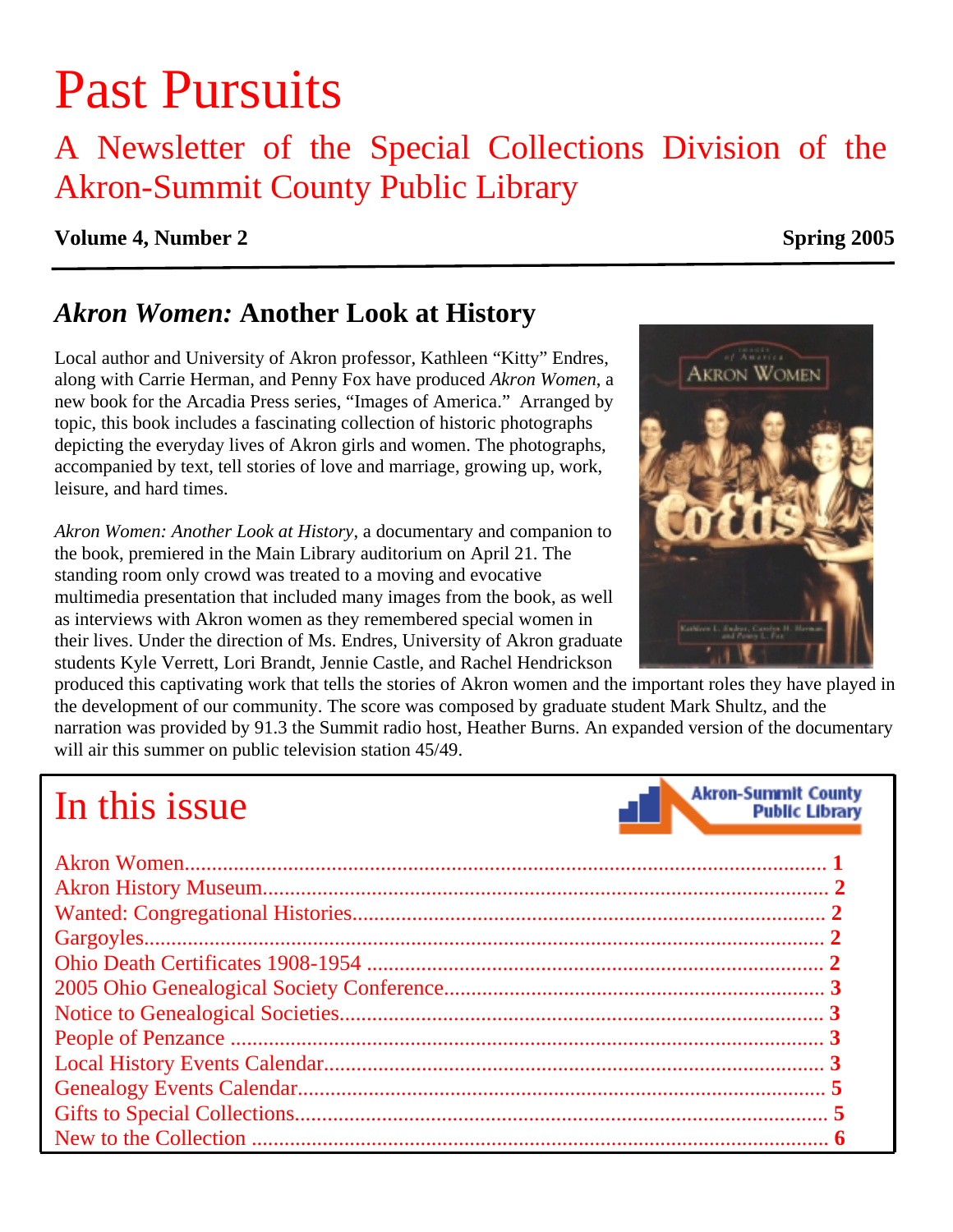### <span id="page-1-0"></span>**Akron History Museum at Lock 3**

This summer marks the third year for Lock 3 Live in Downtown Akron. A variety of family oriented events are planned for this season, starting with the Akron Family Barbecue the weekend of July 1-4. The Akron History Museum, located on the lower level of the former O'Neil's parking deck, will be expanded to include new exhibits. The museum will be open during most events, and admission is free. For more information check out the Lock 3 website: http://destinationdowntownakron.com/lock3/index.h tml

### **Wanted: Congregational Histories, Yearbooks and Recordings**

 Do you know there are more than 400 churches and places of worship in Summit County? Special Collections is working to create a collection of materials about places of worship in our community. We are especially interested in obtaining congregational histories and yearbooks. Whether a few typewritten pages, or an entire book, we are seeking copies to preserve and make available for library researchers and future generations. The Library is also interested in obtaining recordings made by church or religious groups for its *Sounds of Summit Project*, our initiative to create an archive of Summit County music. If your place of worship has a printed history, yearbooks, or musical recordings that you are willing to share, please contact Judy James in the Special Collections Division. 330-643-9030 or [jjames@akronlibrary.org](mailto:jjames@akronlibrary.org)

### **Gargoyles Find A New Home at the Library**

Four gargoyle-like stone sculptures have found a new home at the Akron-Summit County Public Library. These 400-600 pound sandstone sculptures

were in the possession of Metro Parks Serving Summit County for decades. Dave Whited, Chief of Planning for the park system made it his personal mission to find a home for them. After consulting with Judge Bill Spicer, he decided to offer them to the new Main Library. It is not known for certain which building they came from originally, but it is thought that they once graced the F. Schumacher Milling Company office building formerly located at the corner of Broadway and Mill. A close examination of an early photograph of the building reveals four figures that may be the sculptures now being prepared for their final resting spot at the Main Library. With the assistance of local architectural restoration firm Chambers, Murphy, and Burge, they will be cleaned and a proper base designed so that they can be displayed permanently at Main Library.

### **Ohio Death Certificates, 1908-1954, Update**

The Special Collections Division holds the microfilmed Ohio Death Certificates from 20 December 1908 through 1953. We expect to have the entire collection, up to and including 1954, by midsummer. Please keep in mind that we also have the microform indexes from 20 December 1908 through 1954. The indexes currently in the microfilm cabinets are new, and represent a higher quality of microfilming than the indexes we had previously.

As you know, this is a very important collection for those researching Ohio ancestors. We have discovered that many researchers still do not know that we hold the collection, and have thus continued to pay the steep price required by the local and state health departments. Please tell all of your fellow genealogists about the availability of this collection.

We welcome everyone to visit the Main Library to use this collection and reap the benefits of our other growing resources. However, time and travel can be limited. Please remember that you may submit a request for photocopies of death certificates to speccollections@akronlibrary.org. We do ask that

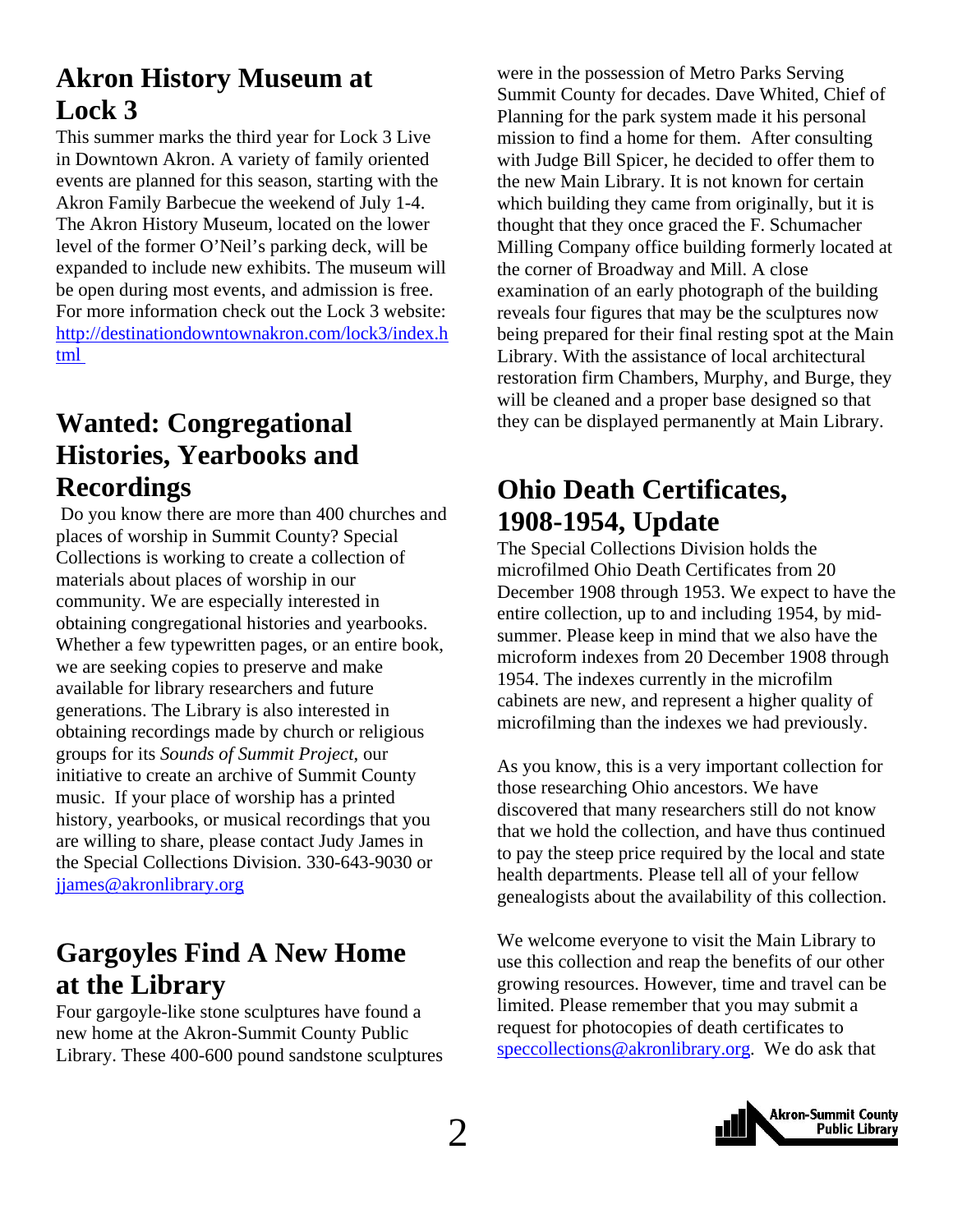<span id="page-2-0"></span>you limit each request to five certificates at one time. There is no charge for the search. We do send an invoice of a \$1 mailing fee plus 5 cents per photocopy with your copied certificates. No payment is necessary upfront. Please remember to include the name of the deceased, approximate date of death (or year range), county of death if known, and your mailing address. Turn around time for requests is currently at 2 to 4 weeks.

### **Ohio Genealogical Society Conference in Akron, Ohio April 2005**

We were very pleased with the number of researchers who visited us during the conference. Our Late Night at the Library event for OGS attendees was a terrific success with over 100 attendees. We were thrilled to hear the 10 reader printers running at high speed. The Special Collections Staff in attendance that night found it a pleasure to work with all of you. We anxiously await the return of one and all.

### **Notice to Genealogical Societies and Other Groups**

Some OGS Chapters and other groups have had field trips here in Special Collections. The field trips consist of a tour of Special Collections and then personal research. There is, of course, no fee. Field trips can be had on any of the seven days of the week. Please phone Judy James at 330-643- 9041 or email her at jjames@akronlibrary.org to schedule a re-search trip. Depending upon meeting room availability, a room may also be arranged if you require a chapter business meeting.

### **People of Penzance, Cornwall to Akron, Ohio**

According to Akron native Linda Mann, over 300 Cornish men and women traveled from the

Penzance area to Akron in the first two decades of the 20th century. Many of the immigrants found work in Akron's major tire factories. Ms. Mann has worked to document this migration from Cornwall to Akron, and continues to do so. Records compiled regarding the immigrants include but are not limited to correspondence, interviews, naturalization records, newspaper articles, photographs, and vital records. Ms. Mann has graciously donated two large volumes of her work to the Special Collections Division. The material is organized alphabetically by surname. Please be sure to visit the Special Collections Division to view the volumes. Ms. Mann also invites additional information to be added.

### **Local History Events Calendar**

#### **PTP Trustees Meeting**

Progress Through Preservation *Tuesday June 7, 6 pm*  Trustees will meet in the Carriage House at the Summit County Historical Society.

#### **Guided Hiking Tours of the Park**

Cascade Locks Park Association *3:00—4:00pm Sundays on June 26, July 24, August 28, September 25*  Come and learn about the Cascade Locks Historic District, which will soon host the newest section of the Ohio & Erie Canal Towpath Trail. This important section will make the vital link to Downtown Akron!

Canal boats had to negotiate nearly 70 feet of elevation difference in less than a third of a mile within a section of the Ohio & Erie Canal now called the Cascade Locks. Akron was born along this section and industries thrived. Join a volunteer guide for a free tour of the area. Meet at the Mustill Store.

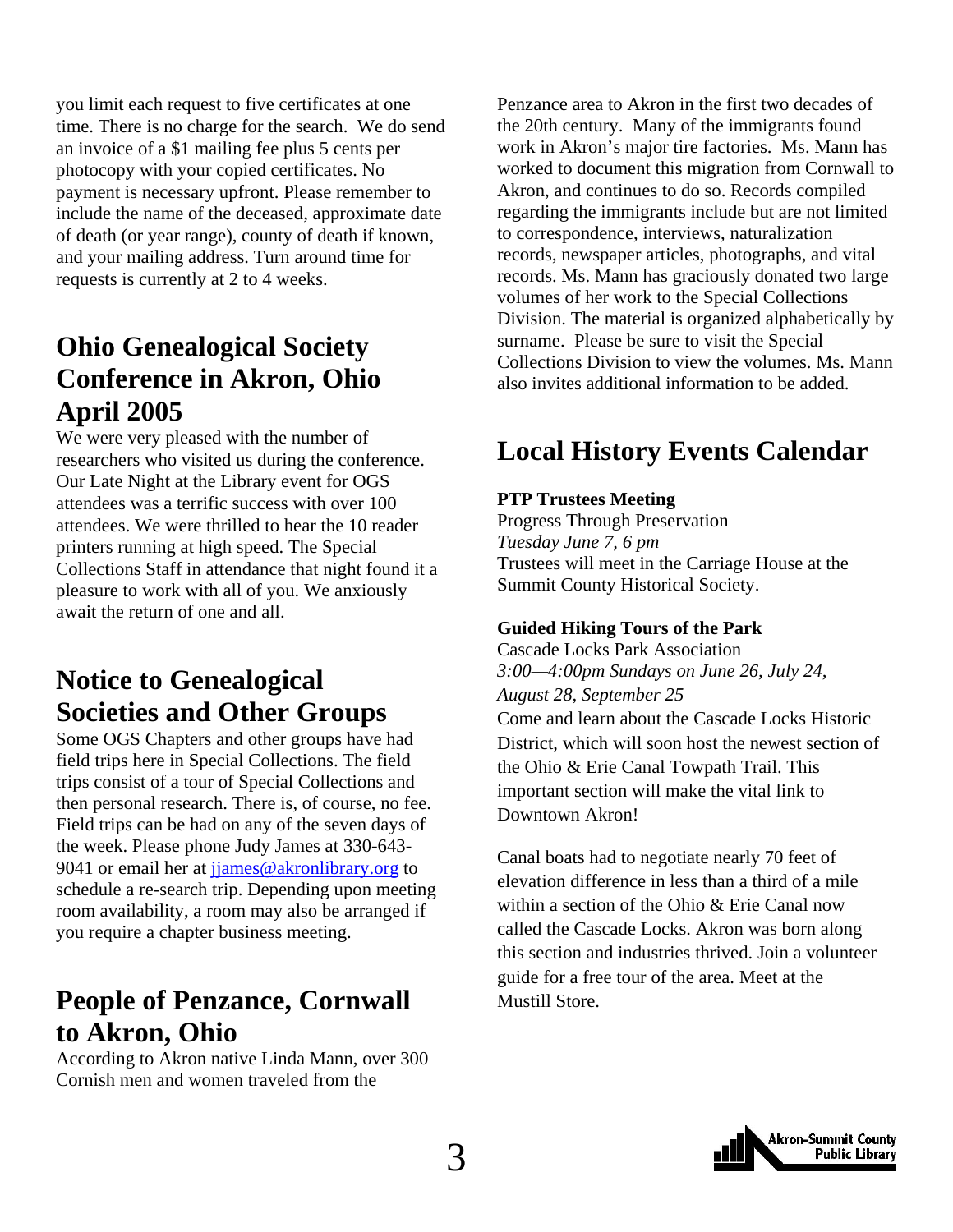#### **Member Appreciation Evening!**

Cascade Locks Park Association *Tuesday, June 14, 5:30pm start*  Enjoy the summer evening with the CLPA Board of Trustees and staff with music provided by the Metro Parks Ensemble. Hors d'oeuvres and cocktails in the Mustill Store followed by "The State of Cascade Locks Park" at 6:30. Concert begins at 7 pm. Call to receive membership information. Current members will receive invitations. Members Only.

#### **PTP Monthly Meeting**

Progress Through Preservation *Monday June 27, 7:30 pm*  Meet at the Western Reserve Academy in Hudson**.** 

#### **Hot Jazz on Howard Street**

Cascade Locks Park Association *Saturday, July 23, evening*  We are proud to announce a second and "hotter" year for this extremely successful event to celebrate Akron's Heyday of Howard Street. Long an enclave for various ethnic backgrounds, Howard Street was a lively center of activity, commerce and entertainment during the 1920s-1950s supporting many businesses owned by members of Akron's African American Community. Howard Street was an important stop for the best jazz musicians of the day who came to play at places like the Cosmopolitan and the Green Turtle.

Take a step back into this era and enjoy a summer night filled with jazz, food, drink, entertainment and memories. Proceeds will support the development of the Cascade Locks Heritage Park. For more information or to receive an invitation call the office or check the website.

#### **Civil War Exhibit**

Summit County Historical Society *Thursday August 4, 5:30 - 7:30pm*  Come see the exhibit at the John Brown House. Please call 330.535.1120 for more details

#### **4th Annual Family Fun Day**

Summit County Historical Society *Saturday, August 6, 11 am - 5 pm*  The Perkins Stone Mansion and John Brown House are open. There will be a Civil War exhibit and reenactors, book signings, crafts, etc. Free to the public.

#### **Movie Premiere with Jack Gieck**

Cascade Locks Park Association *Monday, August 8, 8:00pm, Movie 9:00*  Don't miss the world movie premiere of *"DIG: An Archaeological Investigation in Akron's Cascade Locks Park"*, produced by Jack Gieck, author, canal historian, Cascade Locks Park Association volunteer and movie producer. This 30 minute documentary of the archaeology performed at the site of Schumacher's Cascade Mill also takes the audience through the history of the CLPA and gives a glimpse at future plans for the park. Bring your lawn chair for an outdoor showing in the Mustill yard. Admission is free.

#### **Rubber City Road Rally**

Summit County Historical Society Saturday September 10, 2 -11 pm Call for more details at 330.535.1120 or visit [http://www.rubbercityroadrally.com](http://www.rubbercityroadrally.com/index.html)

#### **National Preservation Conference, Portland, Oregon** Progress Through Preservation *September 27-October 2*  See [www.nthpcongerence.org.](http://www.nthpcongerence.org/)

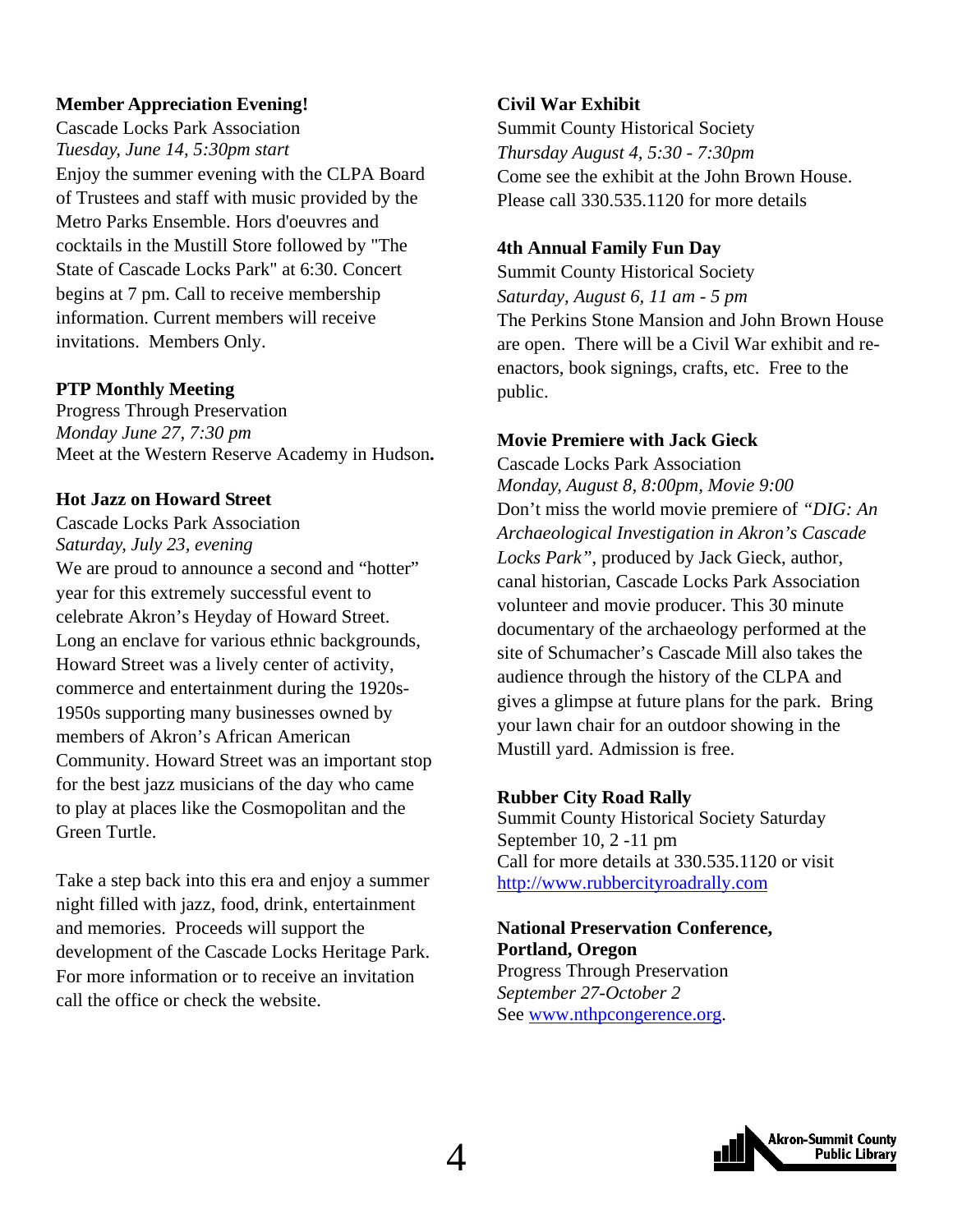#### <span id="page-4-0"></span>**Road Runner Marathon**

Cascade Locks Park Association *Saturday, October 1, 8:30—10:30 am*  Watch the race from the Mustill Porch.

### **Genealogy Events Calendar**

#### **Advanced Genealogy Seminar**

Indirect Evidence Discussion *Saturday, June 18 10:00 am* Held in room 3 of the Akron-Summit County Public Library, this meet will discuss Thomas Jones' article "The Road Less Traveled: The Power of Indirect Evidence" and Kathryn Torpey's article "Assembling and Correlating Indirect Evidence to Identify the Father of Susan Kennedy." The meeting is free and open to anyone interested in improving his or her genealogy skills.

#### **Cleveland Area Meeting**

Computer Assisted Genealogy Group *Saturday, June 18, 9 am – 2 pm*  Morning Program by Jean Hoffman, "Create Your Family Story: Printed, Online or in Pictures" Afternoon program with Bill Frank, "Tips on Ancestry Library Edition" Meet at Fairview Park Regional Library, 21255 Lorain Road, Fairview Park OH, or for additional information see [www.rootsweb.com/~ohcagg/](http://www.rootsweb.com/%7Eohcagg/)

#### **Research Trip to the OGS Library in Mansfield, Ohio**

Summit County Chapter of the OGS *Saturday, June 18* 

The group will carpool to Mansfield, arriving at 9 am for orientation and a talk on the library. Attendees will spend the rest of the day doing personal research. For more information send a message to [SummitOGS@ald.net](mailto:SummitOGS@ald.net)

#### **Elissa Scalise Powell, CGRS**

#### *Saturday, July 16, 1 pm*

Elissa was a presenter at the 2005 Annual OGS Conference. She is a past president of the Western Pennsylvania Genealogical Society and in addition to her program, will discuss requirements for application to First Families Of Western Pennsylvania. Meet at the Akron Summit County Public Library, 60 S. High St., Akron Ohio.

#### **Joint Conference**

The [Indiana Genealogical Society](http://www.indgensoc.org/) and the [Indiana](http://www.indianahistory.org/)  [Historical Society](http://www.indianahistory.org/) 

#### *August 19-20*

There will be four lecture tracks to choose from, and speakers will include Elizabeth Shown Mills, Tony Burroughs, Diane Gagel and Professor James H. Madison. IGS and IHS members receive a discount on conference registration. It will be held in Indianapolis, at the [Indianapolis Marriott East](http://www.indianapolismarriotteast.com/). For more information and a registration booklet, see [http://www.indgensoc.org/midwesternroots/index.ht](http://www.indgensoc.org/midwesternroots/index.html) [ml](http://www.indgensoc.org/midwesternroots/index.html)

#### **Historical Privy Salvage and Bottle Excavation**

Summit County Chapter of the OGS *Saturday, September 17, 1 pm*  The Lacy family of Ashtabula will present the discovery of artifacts produced, used, and disposed of by our ancestors. Meet at the Akron-Summit County Public Library, 60 South High Street, Akron, Ohio.

### **We would like to thank the following for their generous donations:**

Richard Acker for a photographs of Central High School, 1944, Spicer Grade School, 1940 and West High School yearbook, 1930.

Wayne Beshara for South High School yearbooks, 1935 and West High School yearbooks, 1944, 1945, 1946, and two photographs of the Class of 1946, West High School.

Kenny R. Burck for *A Guide to Genealogical Resources in Cincinnati and Hamilton County, Ohio.* 

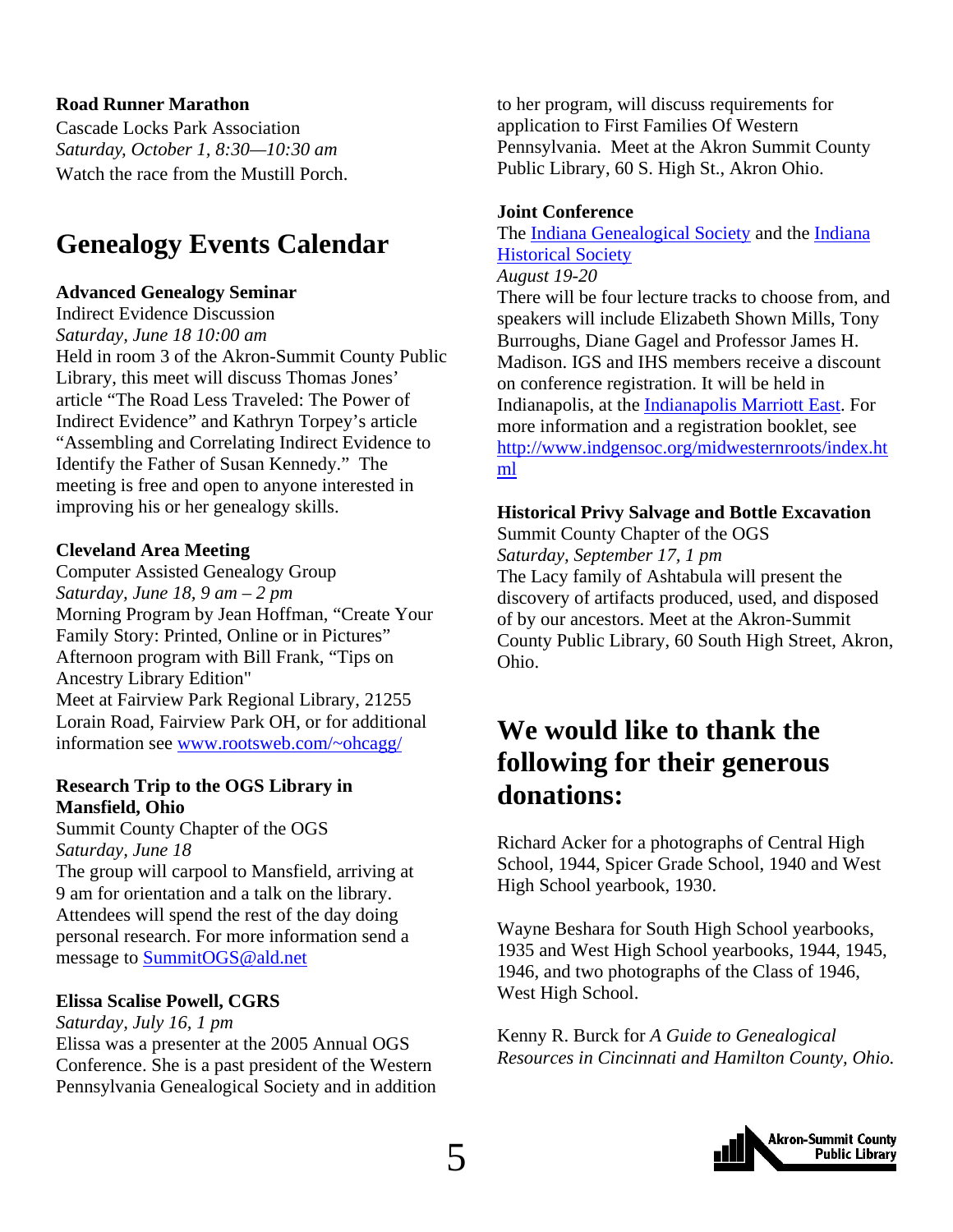<span id="page-5-0"></span>Ronna Bryant for issues of the *Cleveland Kol, Speaking Relatively,* and *Glenville Cemetery transcriptions.* 

Cuyahoga West Chapter of the Ohio Genealogical Society for *Maple Ridge Cemetery, Westlake* and *Cuyahoga County, Ohio: A History of Its People and Families.* 

Lori Colbert for *Genealogy of the Page Family of Streetsboro, Ohio* 

Local filmmakers, Connie Collins and Todd Biss for the DVD, *A Trampoline* 

Mr. and Mrs. James Derry for *Granville: the Story of an Ohio Village* by William T. Utter.

Robert Capanna for *St. Paul's Church: Celebrating 75 Years of Building a Christ-Centered Community.* 

Reverend Roderick Dibbert for materials pertaining to the Bronson Memorial Church, the history of Northampton, St. Mary's Anglican Catholic Church, and personal memorabilia about his career.

Sandra Duncan for *Encyclopedia Brittanica* published by the Werner Publishing Company, 1905.

Richard Gombert for issues of several periodicals pertaining to Palatine history and genealogy.

Stanley Graham for *Portrait of a Lady: the Biography of Elizabeth Menges Ramirez-Graham.* 

Helen Livingston for copies of the annual *Genealogical Research Directory* and a Family Tree Magazine CD.

Julia Moore for *The Peytons of Virginia, volumes 1 and 2.* 

Jack Morris for one video recording of the U.S.S. Akron.

Ohio Genealogical Society for *A Guide to Genealogical Resources in Cincinnati and Hamilton County, Every Name Index to Esther Powell's Tombstone Inscriptions and Family Records of Jefferson County, Ohio, Some Descendants of Arthur Warren, Washington County Chapter, OGS Newsletters, 1990-1992,* and *Oak Grove Cemetery, Marietta, Ohio Burials.* 

Helen Pavkov for *Church Book of the Brethren's Congregation at Beersheba, 1805.* 

Richard Peterson for two copies of *Marking the Trail of the Portage Path.* 

Progress Through Preservation for PTP Historic House Tour brochures, 1984-1998.

Megan Shaeffer for *Sacred Landmarks Cemetery Project:Pphases I and II.* 

Warren Skidmore for *A Continuing Look at Life Through the Eyes of Emerson Batdorf* by Emerson Batdorf.

### **New to the Collection**

#### **Massachusetts**

Historical Data Relating to Counties, Cities, and Towns in Massachusetts Mayflower Bastard: A Stranger Among the Pilgrims Mayflower Families Through Five Generations, v. 9, 10, 12, 14, 15, 17, 21 (Library has 1-8)

#### **Mississippi**

Desoto County, Mississippi Black Marriages, 1866- 1900 DeSoto Cemetery, Mississippi Inscriptions Desoto County, Mississippi Death Notices Desoto County, Mississippi White Marriage Records (v. 1 and 2, 1893-1930)

#### **Ohio**

Buckeye Blizzard: Ohio and the 1950 Thanksgiving Storm

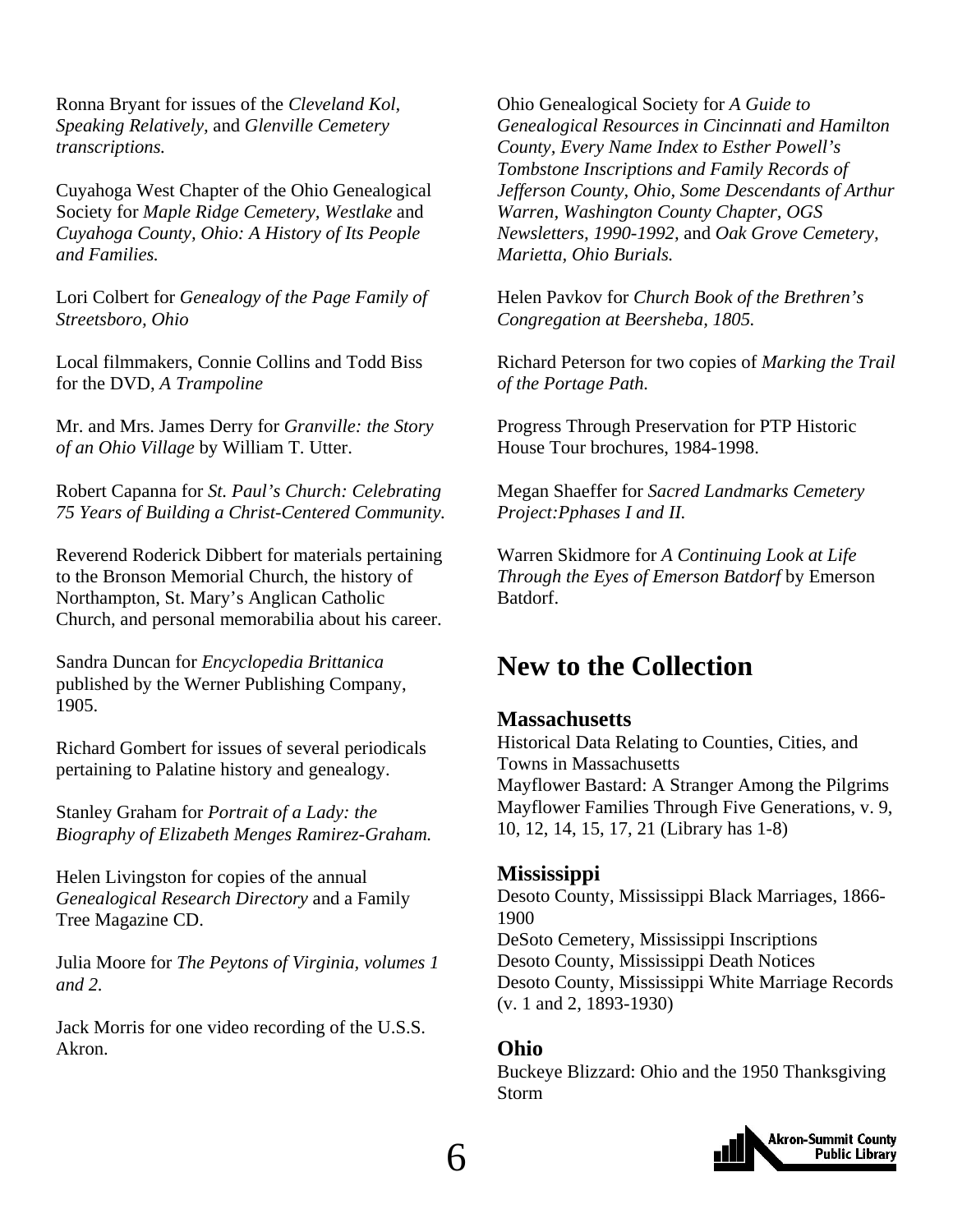Compendium of the Oral History Project for the Cuyahoga Valley Administrative History First Ladies of Ohio and Executive Mansions Index to the Historical Collections of Ohio by Henry Howe Ohio Place Names Ohio Valley Pottery Towns The Rattlesnakes and the Ramsey Brown County, Ohio Cemetery Names and Locations Brown County, Ohio Children's Home, 1884-1921 Clermont County, Ohio Land Records 1787-1812: Surveys, Patents, Deeds, and Mortgages Mt. Carmel and Summerside, Ohio from 1788 to Modern Times T.P. White Funeral Home Records, 1889-1936, Clermont County Selected Obituaries from East Liverpool Tribune, 1880-1910 Families of Crawford County, Ohio Naturalizations of Crawford County, Ohio Selection of American Jewish History Resources in Greater Cleveland Libraries Defiance County, Ohio Death Records, 1884-1907, v. 1-2 Defiance County, Ohio Death Records Index (1908- 1996), Books A-Z Defiance County, Ohio Genealogical Research Guide Defiance County, Ohio Marriages, 1845-1861 Defiance County, Ohio Out of County and State Burial Permits Fayette County, Ohio Marriage Books, v. 1-12, 1855-1931 Franklin County Will Book C & D, 1847-1864 Gallia County, Ohio Birth Records v. 1881-1895 (Library has v.1) Gallia County, Ohio Death Records v. 2, 1899-1916 (Library has v.1) Cincinnati's Over the Rhine Granville: The Story of an Ohio Village, Licking County Mount Calvary Cemetery, Mahoning County, Ohio Richland County, Ohio Marriages, 1872-1900 Cemetery Inscriptions of Scioto County, Ohio v. 12, Washington Township

Gravestone Inscriptions of Scioto County, Ohio, v. 13, Union Township Doncaster Funeral Home, Hudson, Summit County, Ohio 8 April 1910-22 March 1922 Hudson, Ohio and the Underground Railroad Lengthened Shadows: The Story of the Akron Public **Schools** Molding a Legacy: The Akron Porcelain and Plastics Company Print It! 150 Years of the Akron Beacon Journal History of the First United Methodist Church of Warren, Trumbull County, Ohio

#### **Pennsylvania**

The German Emigration from the New York Province into Pennsylvania Genealogical Excerpts from the Presbyterian Advocate Genealogical Abstracts of the Presbyterian Banner and the Presbyterian Banner and Advocate Births, Marriages, and Deaths of Adams County, Pennsylvania, 1852-1854 Genealogical and Other Newsworthy Items Abstracted from the Pittsburg Reporter, Alleghey County, PA Mount of Olives Presbyterian Church, Squirrel Hill and Mifflin Associate Reformed, Later United Presbyterian Church Freeport Journal, Freeport, Armstrong County, Pennsylvania Records of Clinton Lutheran Church, Clinton, South Buffalo Township, Armstrong County, PA Chester County, PA Death and Marriage Records, 1858-1861 Cumberland County, Pennsylvania Quarter Session Dockets, 1750-1785 Marriage and Death Notices from Harrisburg, Pennsylvania Newspapers, 1835-1845 Abstracts of Lancaster County, PA Deed Records, v. 1-4 Abstracts of Lancaster County, PA Orphans Court Records, v. 1-3 Agricultural and Federal Census Schedules, 1850- 1880, West Earl Township, Lancaster County, PA Complete Records of Emmanuel Evangelical Lutheran Church, Freeport, Armstrong County, PA

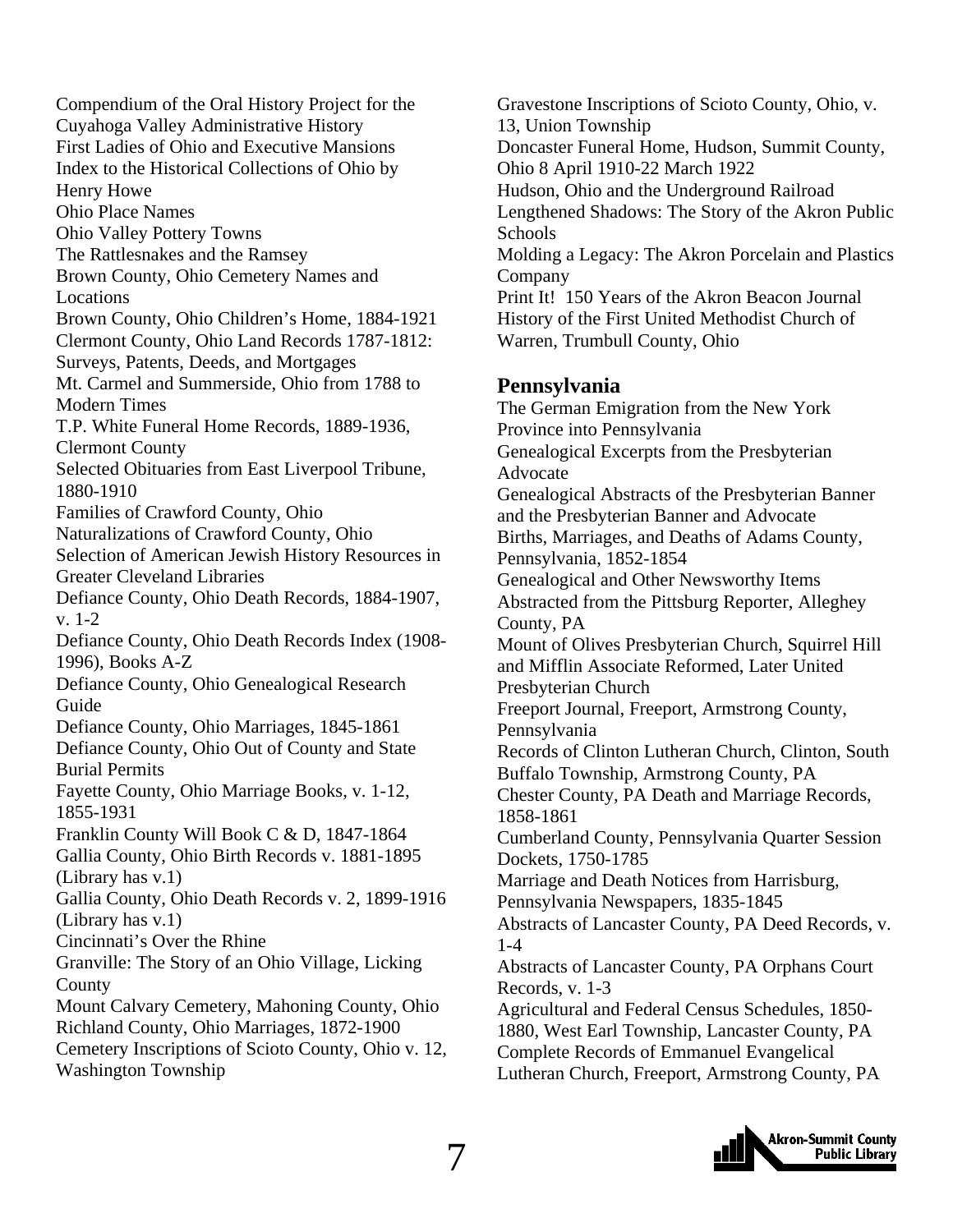Complete Records of St. Matthew's Lutheran Church, McVille, Armstrong County, PA The Baptismal Records of Himmel's Union Church, Rebuck, Northumberland County, Pennsylvania, 1774-1846

Turtle Creek and Bethel Associate Reformed Presbyterian Church, Westmoreland County

#### **South Carolina**

The Jury Lists of South Carolina, 1778-1779

#### **Tennessee**

Tennessee Place Names

#### **Virginia**

Index to Loudon County, Virginia Wills, 1757-1850 Wythe County, Virginia, Vital Records, Births 1853-1859 Wythe County, Virginia, Vital Records, Deaths 1853-1870 and 1874-1879

#### **West Virginia**

Myers' History of West Virginia, v. 1-2 Barbour County, West Virginia Hardesty's Biographical Atlas Barbour County, West Virginia Marriages, 1843- 1935 Aler's History of Martinsburg and Berkeley County Braxton County, West Virginia Deaths, 1881-1940 Braxton County, West Virginia Hardesty's Biographical Atlas Cabell County, West Virginia Abstracts of Deed Books 1-4 Cabell County Annals and Families Cabell County, West Virginia Minute Book I Cabell County's Empire for Freedom: The Manumission of Sampson Sanders' Slaves Cemetery Readings in West Virginia, Cabell County Doddridge County, West Virginia Deaths, 1853- 1969 Doddridge County, West Virginia Marriages, 1845- 1937 History of New Milton Community, Doddridge County History of Nutter's Fork Community, Doddridge County

West Union, West Virginia Cemeteries, Doddridge County A Record of the Early Settlement of Lower Loup Creek, Fayette County Gilmer County, West Virginia Cemeteries, v. 1-2 Gilmer County, West Virginia Hardesty's Biographical Atlas History of Sinking Creek Community, Gilmer **County** History of the Great Kanawha Valley, v. 1-2 Greenbrier County, West Virginia Hardesty's Biographical Atlas History of Greenbrier County Harrison County, West Virginia Hardesty's Biographical Atlas Harrison County, West Virginia Marriages, 1895- 1912 Hardesty's Biographical Atlas Jackson County Historic Shepherdstown, Jefferson County History of Kanawha County History of Walkersville Community, Lewis County, West Virginia Lewis County, West Virginia Marriages, 1881-1937 History of Marion County Mason County, West Virginia Hardesty's Biographical Atlas Mason County, West Virginia Marriages, 1916-1924 History of Monongalia County Monongalia County, West Virginia Marriages 1794- 1920 Hardesty Biographical Atlas of Monroe County Nicholas County, West Virginia Marriages, 1817- 1933 History of Wheeling City and Ohio County Pleasants County, West Virginia Hardesty's Biographical Atlas Pleasants County, West Virginia Marriages 1900- 1931, v. 1-2 Aurora Community, Preston County, West Virginia History of Ritchie County Wayne County, West Virginia in the Civil War Moccasin Tracks and Other Imprints (Webster County) History of Wetzel County Sketches of Wood County, Part One